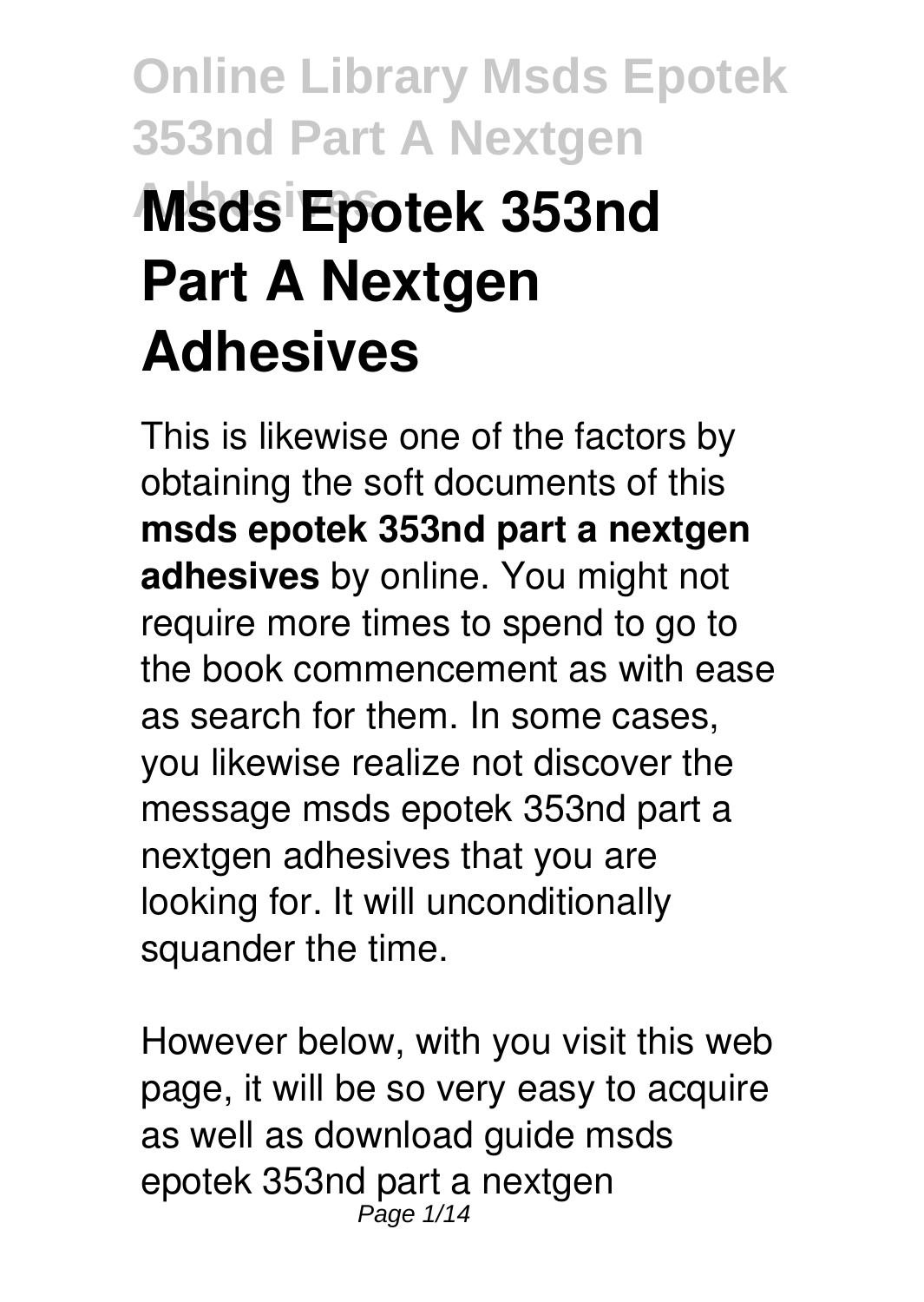**Online Library Msds Epotek 353nd Part A Nextgen Adhesives** adhesives

It will not tolerate many era as we notify before. You can complete it even if be active something else at home and even in your workplace. thus easy! So, are you question? Just exercise just what we have enough money below as skillfully as evaluation **msds epotek 353nd part a nextgen adhesives** what you bearing in mind to read!

*How to Properly Handle and Mix an EPO-TEK® Bi-Pack Microdispensing of 2-component EPO-TEC epoxy 353ND with eco-DUO330* preeflow spray test: DELO Glob Top Potting *How To Properly Mix EPO-TEK Epoxies*

Dispensing Tip: Dispensing pressure with cylindrical and conical dispensing Page 2/14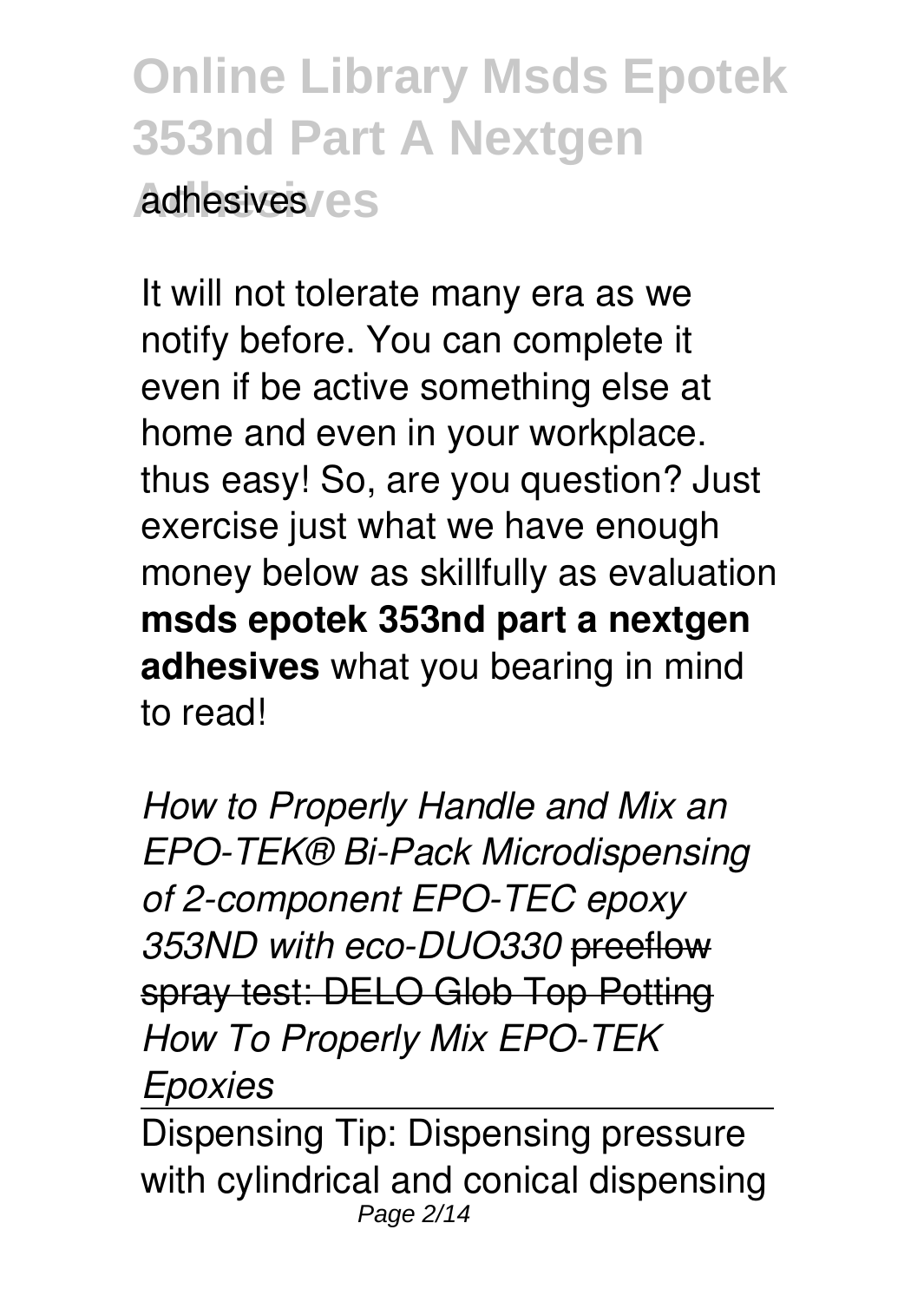**Adhesives** needles*preeflow eco-DUOMIX: Assembly instructions*

preeflow hot spot applications eco-SPRAY dispenses KATIOBOND *The preeflow eco PEN: accurate, positive displacement dispensing and dosing* CNC dispensing - preeflow eco-DUO600

How to print two component materials by a 3D-printer?3D printing with ViscoTec - fluids and pastes DIY Solder Paste Dispenser SMD PCB Part 3.First use paste dispenser Resin tutorial: mixing for newbs (two part epoxy resin) *Epoxy Resin - Uses and how to mix.* Carbon M1 Super Fast 3D Printer Demo! **Bonding and Potting with Compact Dispensing Robot | DesktopCell | Scheugenpflug GmbH Display Bonding Process with DELO Adhesives at Fichter Maschinen GmbH** Concrete crack Page 3/14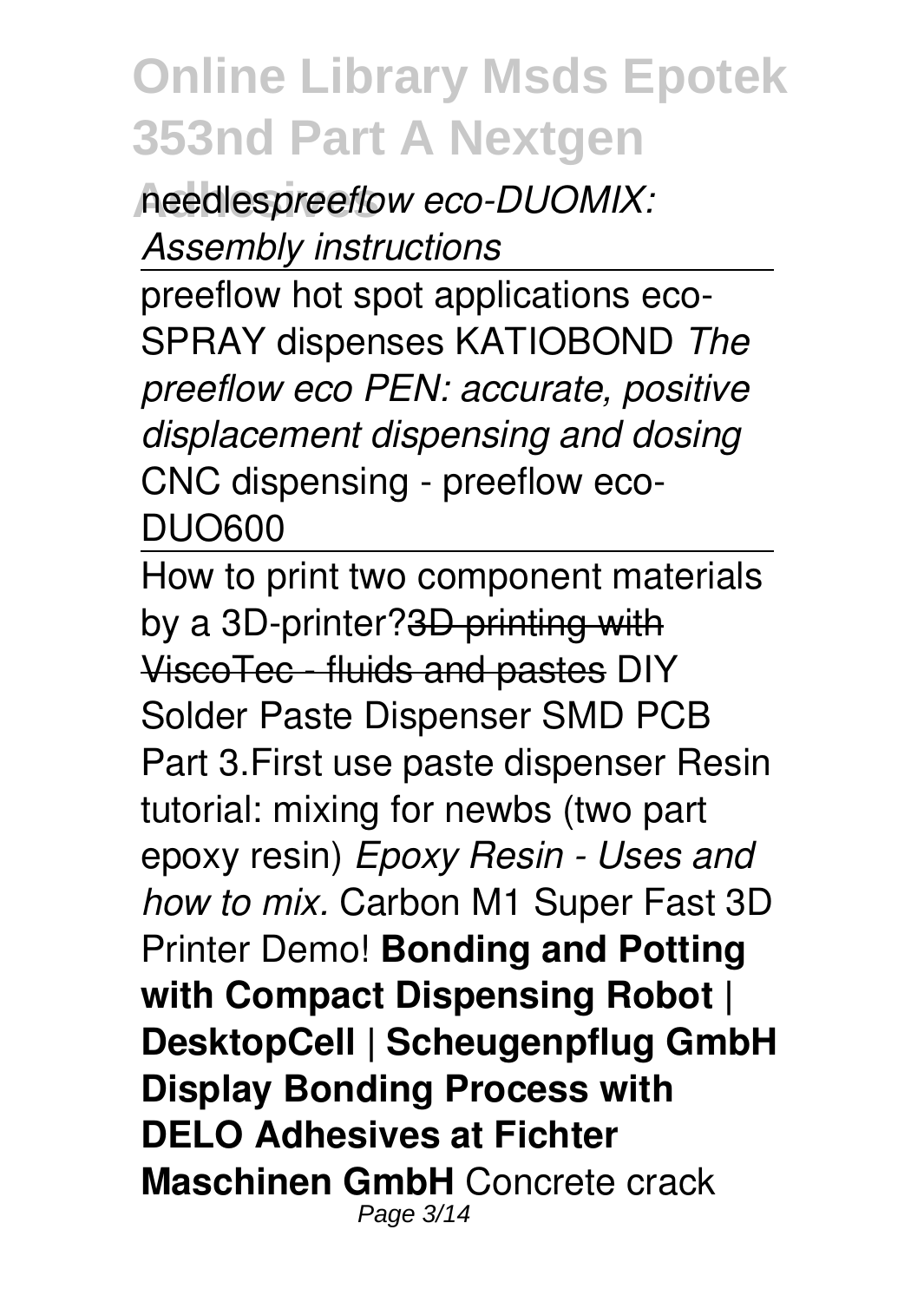repair with the Hi-Tech 60002C epoxy injection pump How to make the high quality fiber optic patch cord, fiber optic patch cord factory Essemtec - Spider - Compact High Speed Jetter and Dispenser Epoxy Preparation for Fiber Optic Cable Assembly Production EPOXY PUMP PA3000 **SEALBOSS** 

Pneumatic Microdispensing Valve - DELO-DOT PN3Contact vs. Jet Dispensing - Nordson EFD *Ceramic 3D printing | Delta WASP 40100 Clay preeflow one for all* Msds Epotek 353nd Part A

EPO-TEK 353ND Part A Special protective equipment for firefighters Wear positive-pressure self-contained breathing apparatus (SCBA) and appropriate protective clothing. 6.

SAFETY DATA SHEET EPO-TEK Page 4/14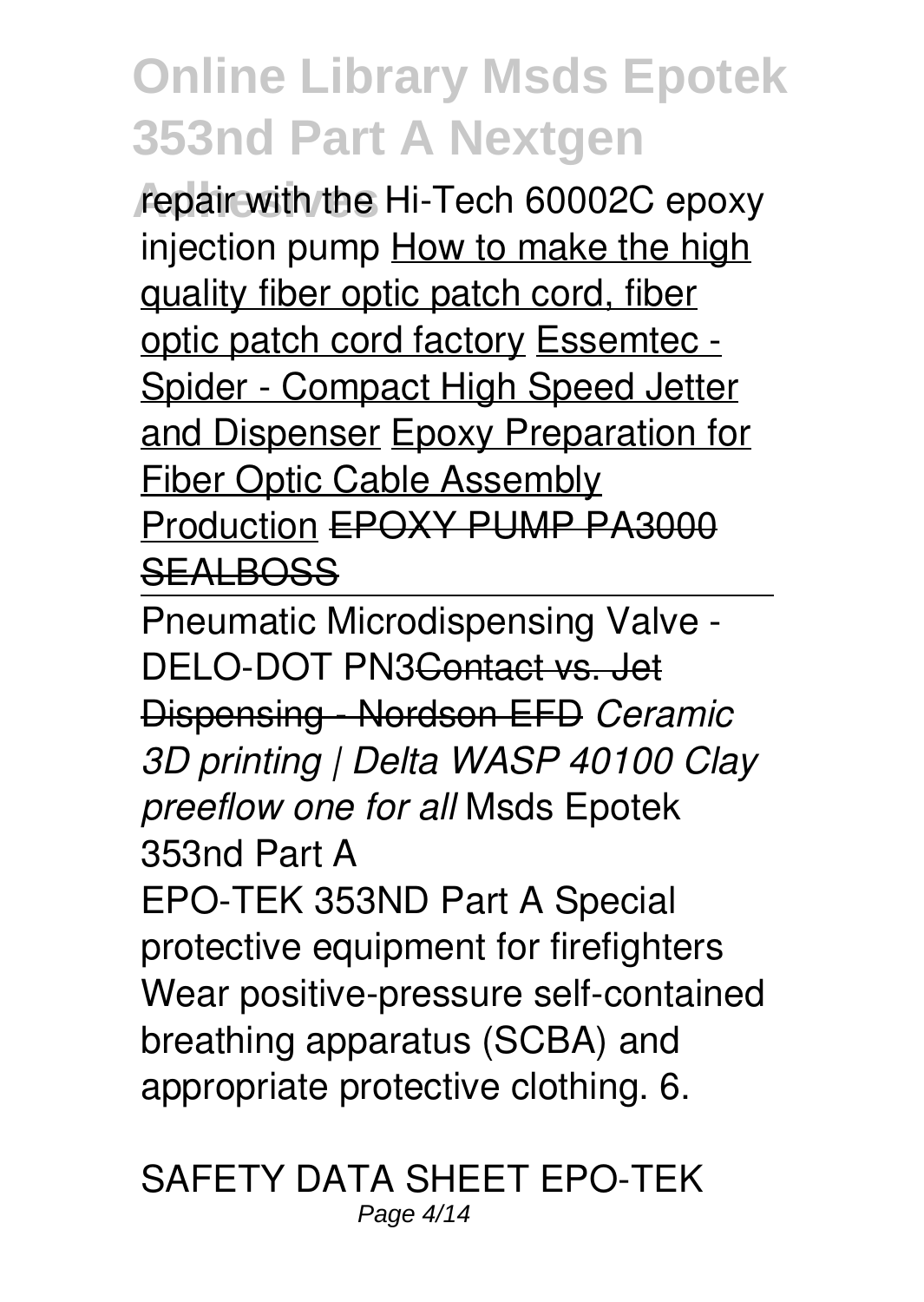#### **Adhesives** 353ND Part A

EPO-TEK 353ND Part A Handling Avoid spilling, skin and eye contact. Keep away from heat, sparks and open flame. Do not eat, drink or smoke when using the product.

#### SAFETY DATA SHEET EPO-TEK 353ND Part A EPO-TEK® MED-353ND Part A Special hazards arising from the substance or mixture Hazardous combustion products Thermal decomposition or combustion may liberate carbon oxides and other toxic gases or vapors.

#### SAFETY DATA SHEET EPO-TEK® MED-353ND Part A EPO-TEK 353ND-T4 Part A Inhalation Harmful if inhaled. Vapors may cause headache, fatigue, dizziness and Page 5/14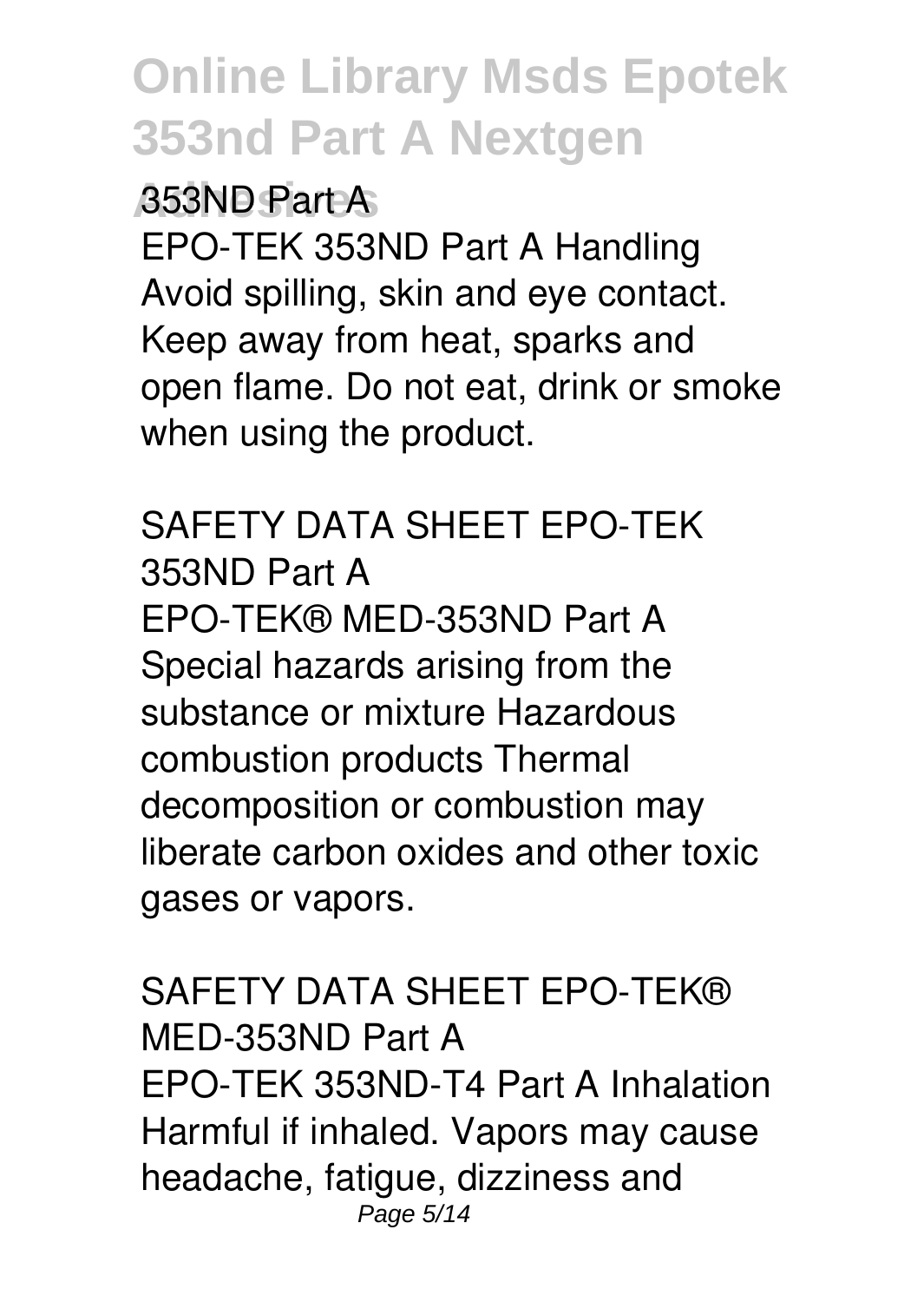**Adhesives** nausea. Inhalation of dust during cutting, grinding or sanding operations involving this product may cause irritation of the respiratory tract.

#### SAFETY DATA SHEET EPO-TEK 353ND-T4 Part A Product name EPO-TEK 353ND Part A Product number 353ND/A Recommended use of the chemical and restrictions on use Application Adhesive. Details of the supplier of the safety data sheet Supplier Emergency telephone number Emergency telephone Epoxy Technology, Inc. 14 Fortune Drive Billerica, MA 01821 USA (978)978)667 (978)978)663 www.epotek.com, SDS@epotek.com

#### SAFETY DATA SHEET EPO-TEK 353ND Part A 1.1 Product identifier EPO-TEK 353ND Page 6/14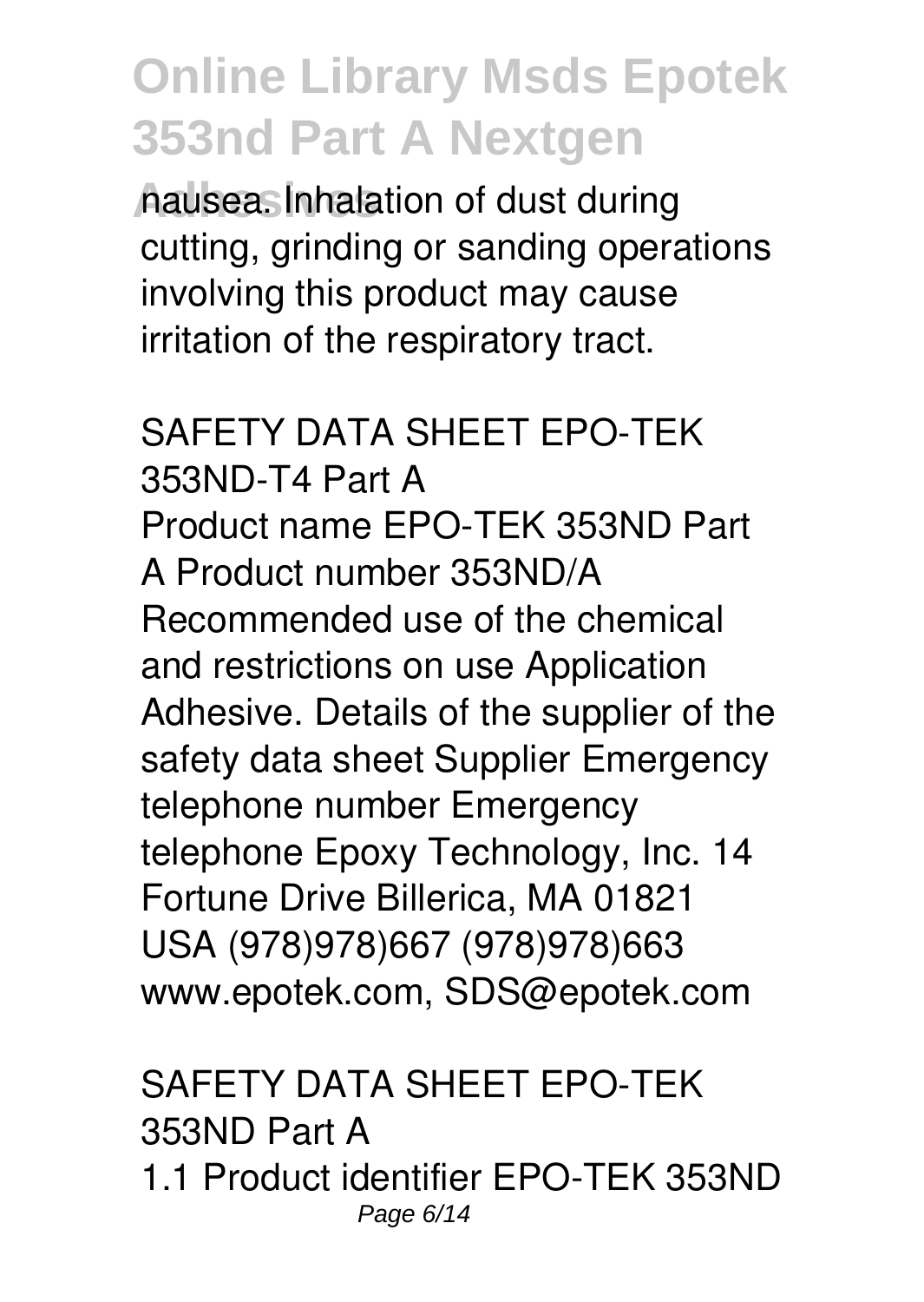**Part A GHS Product Identifier EPO-**TEK 353ND Part A Chemical Name Not applicable Trade name EPO-TEK 353ND Part A CAS No. Mixture EINECS No. Mixture REACH Registration No. Not available 1.2 Relevant identified uses of the substance or mixture and uses advised against

SECTION 1: IDENTIFICATION OF THE SUBSTANCE/MIXTURE AND OF ...

EPO-TEK 353ND-LH Premium Part A Hazardous combustion products Thermal decomposition or combustion products may include the following substances: Carbon monoxide (CO). Carbon dioxide (CO2).

SAFETY DATA SHEET EPO-TEK 353ND-LH Premium Part A Page 7/14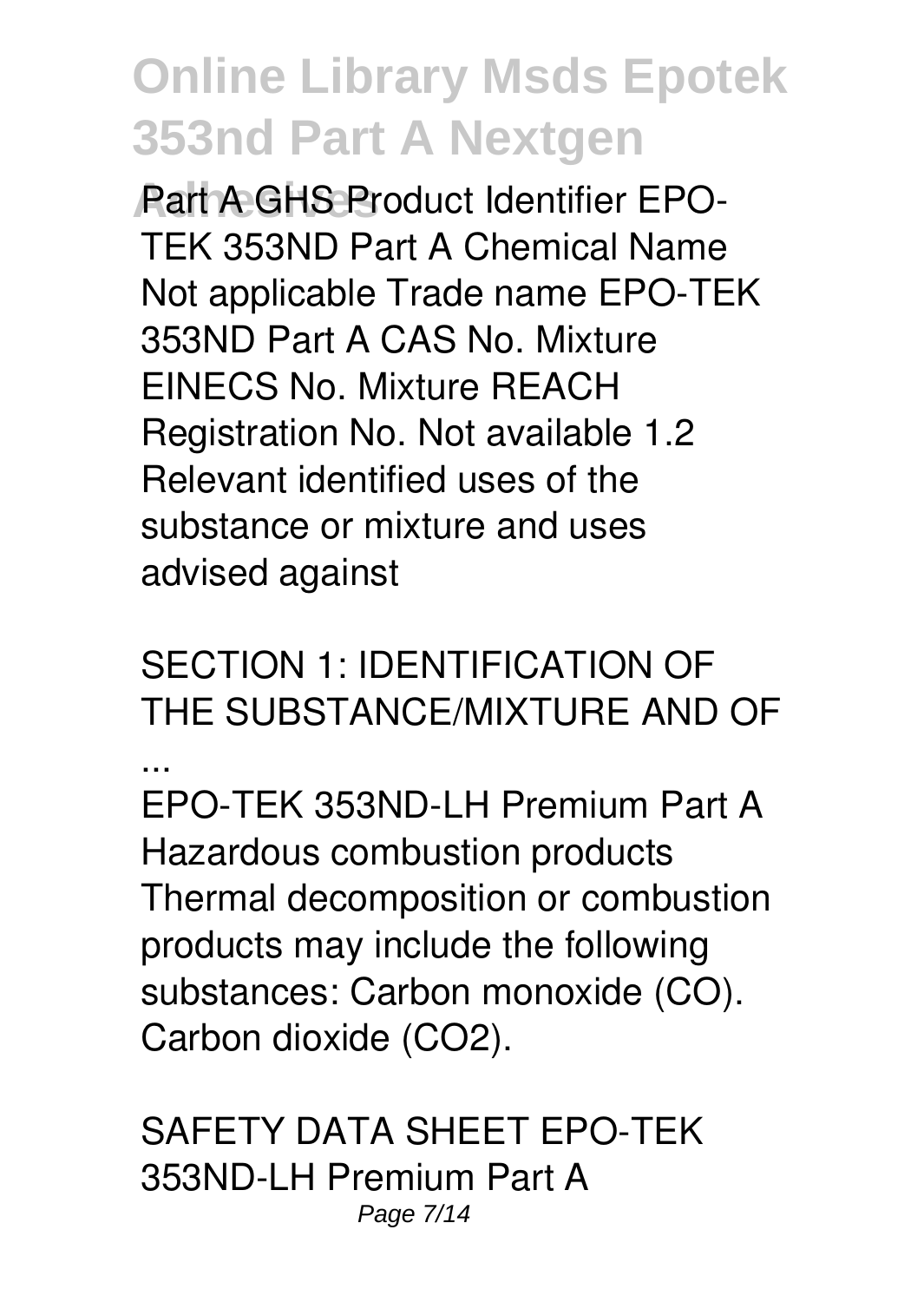**Adhesives** EPO-TEK 353ND-T1 Part A General information Causes damage to organs. Inhalation Inhalation of dust during cutting, grinding or sanding operations involving this product may cause irritation of the respiratory tract. Gas or vapor in high concentrations may irritate the respiratory system.

#### SAFETY DATA SHEET EPO-TEK 353ND-T1 Part A

EPO-TEK 353ND-T Part A Ingestion May cause stomach pain or vomiting. Skin contact Severe irritation. Allergic rash. Eye contact Irritation of eyes and mucous membranes.

#### SAFETY DATA SHEET EPO-TEK 353ND-T Part A V. HEALTH HAZARD DATA EPO-TEK 353ND-T4, Part B EFFECTS OF OVEREXPOSURE INGESTION: Page 8/14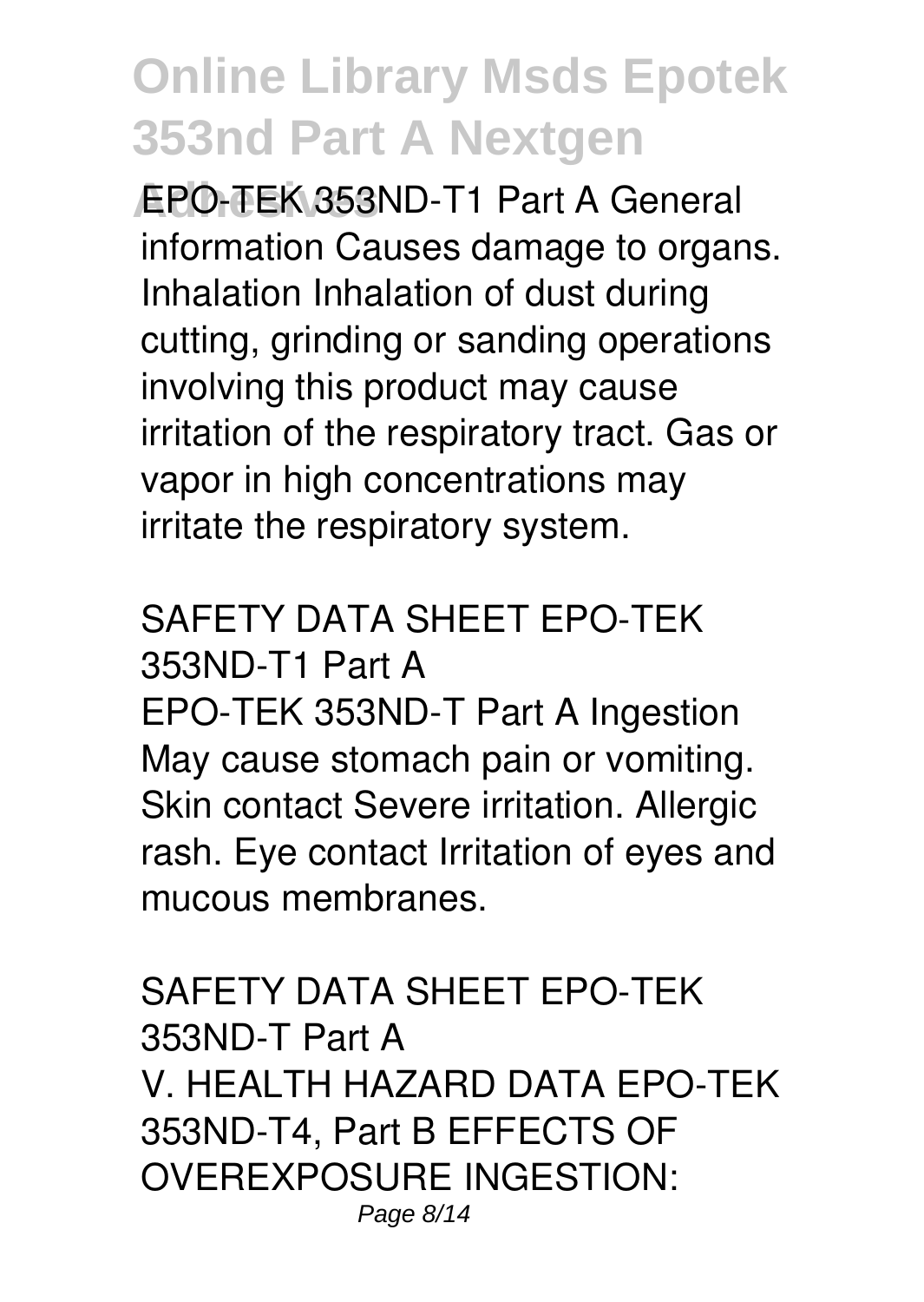**Adhesives** Ingestion can severely upset the gastric system. INHALATION: Hot vapors can cause headaches, nausea, dizziness, and respiratory irritation, if inhaled. SKIN CONTACT: Mildly irritating in rabbit dermal irritation studies. May cause dermatitis and skin sensitization in some individuals.

MATERIAL SAFETY DATA SHEET EPOXY TECHNOLOGY - EPO-TEK Read PDF Msds Epotek 353nd Part A Nextgen Adhesives Msds Epotek 353nd Part A Product name EPO-TEK 353ND Part A Product number 353ND/A Recommended use of the chemical and restrictions on use Application Adhesive. Details of the supplier of the safety data sheet Supplier Epoxy Technology, Inc. 14 Fortune Drive Billerica, MA 01821 Page 5/31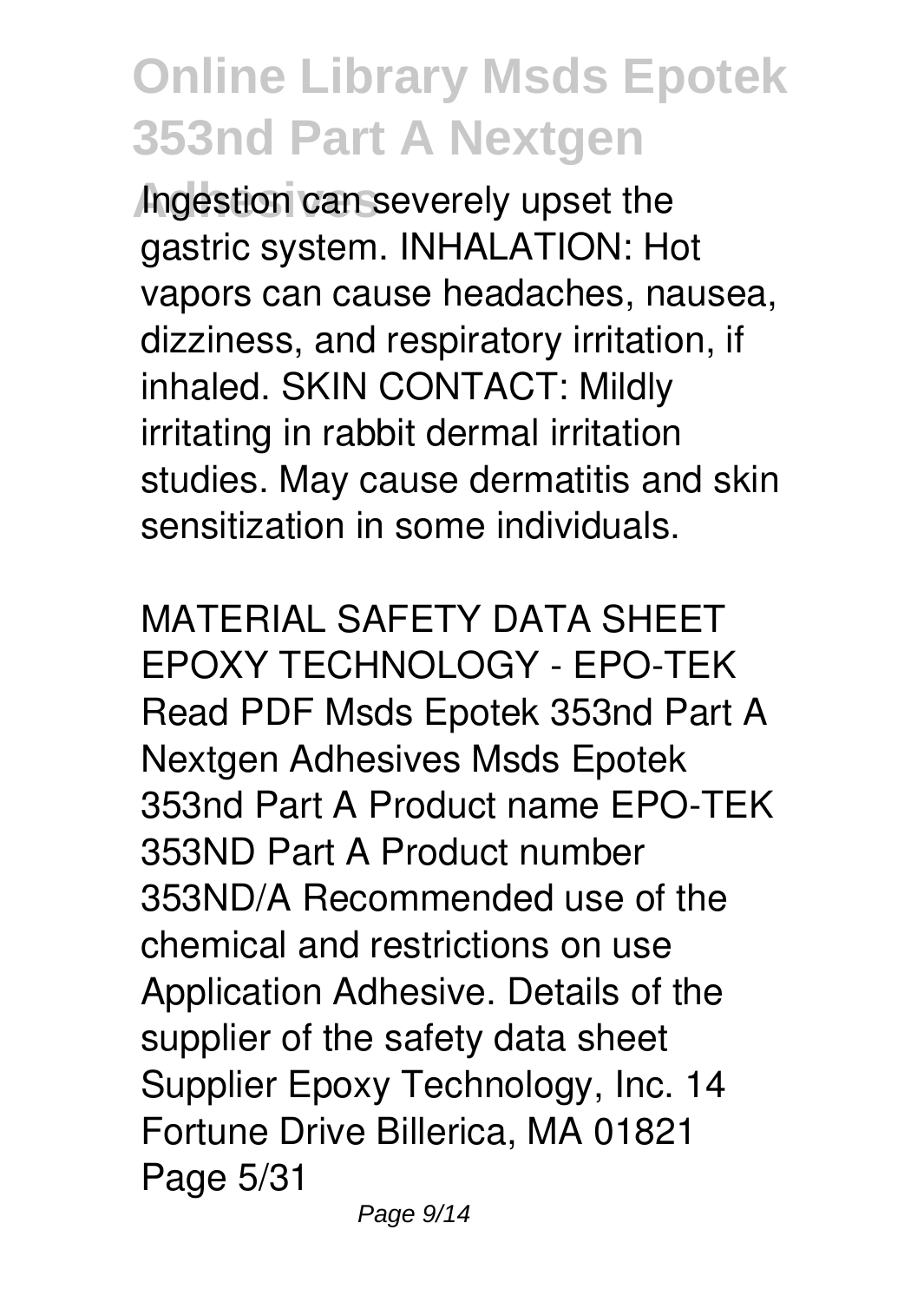Msds Epotek 353nd Part A Nextgen Adhesives

Epoxy Technology Epo-Tek 353ND Black is a 2 Part Part A/Part B, Epoxy, Pourable Liquid used to Bond, Seal, and Potting SST Metals. View datasheet for Epox Need more data?

Epoxy Technology Epo-Tek 353ND Black Bond, Seal, Potting ... V. HEALTH HAZARD DATA EPO-TEK 353ND, Part B EFFECTS OF OVEREXPOSURE INGESTION: Ingestion can severely upset the gastric system. INHALATION: Hot vapors can cause headaches, nausea, dizziness, and respiratory irritation, if inhaled. SKIN CONTACT: Mildly irritating in rabbit dermal irritation studies. May cause dermatitus and skin sensitization in some individuals. Page 10/14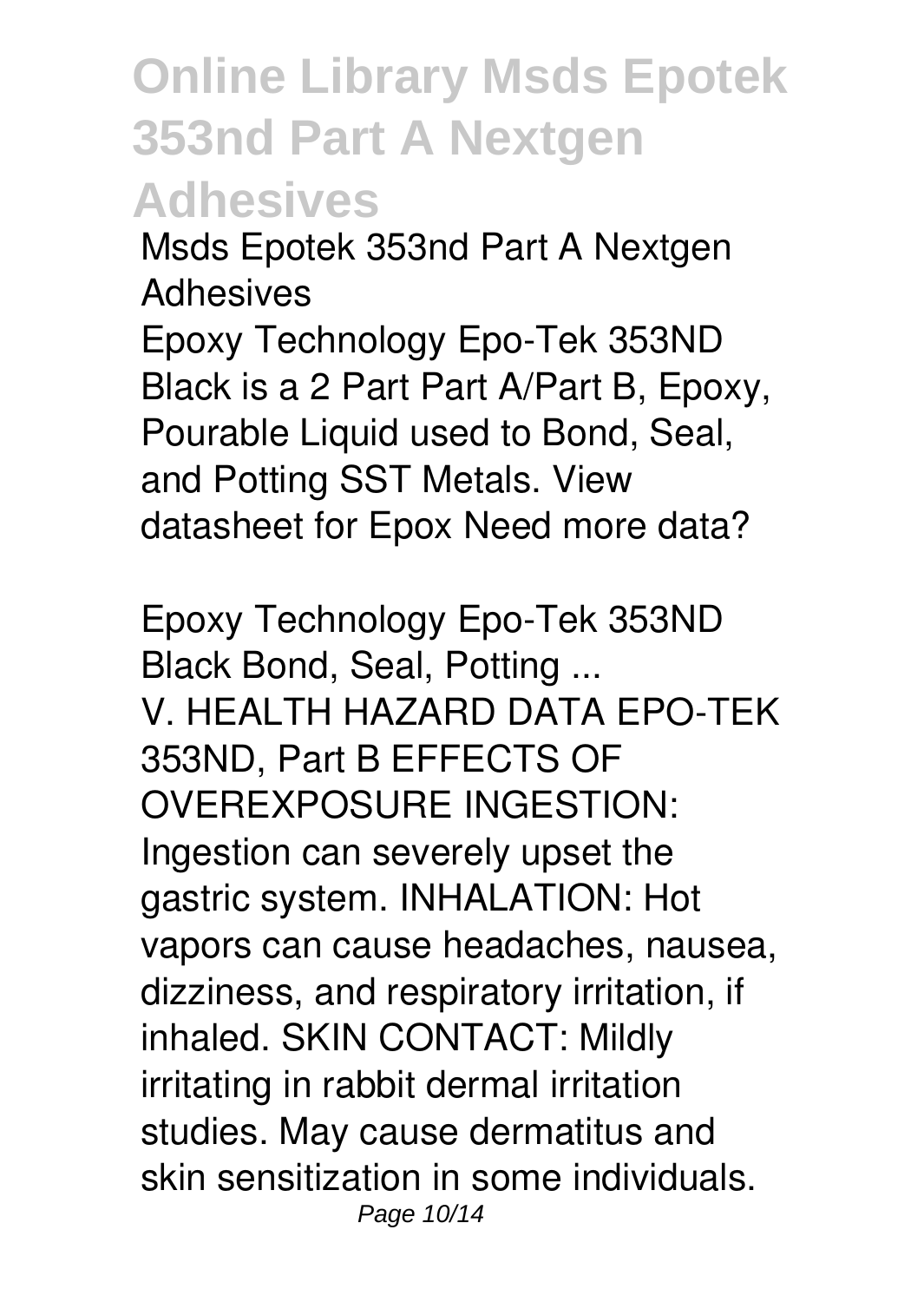MATERIAL SAFETY DATA SHEET EPOXY TECHNOLOGY 14 FORTUNE

...

Product Description:EPO-TEK®353ND is a two component, high temperature epoxy designed for semiconductor, hybrid, fiber optic, and medical applications. It is one of the most popular EPO-TEK® brand products, and is known throughout the world for its performance and reliability. Also available in a single component frozen syringe.

Technical Data Sheet - Thorlabs Msds Epotek 353nd Part A EPO-TEK 353ND Part A Special protective equipment for firefighters Wear positive-pressure self-contained breathing apparatus (SCBA) and appropriate protective clothing. 6. Page 11/14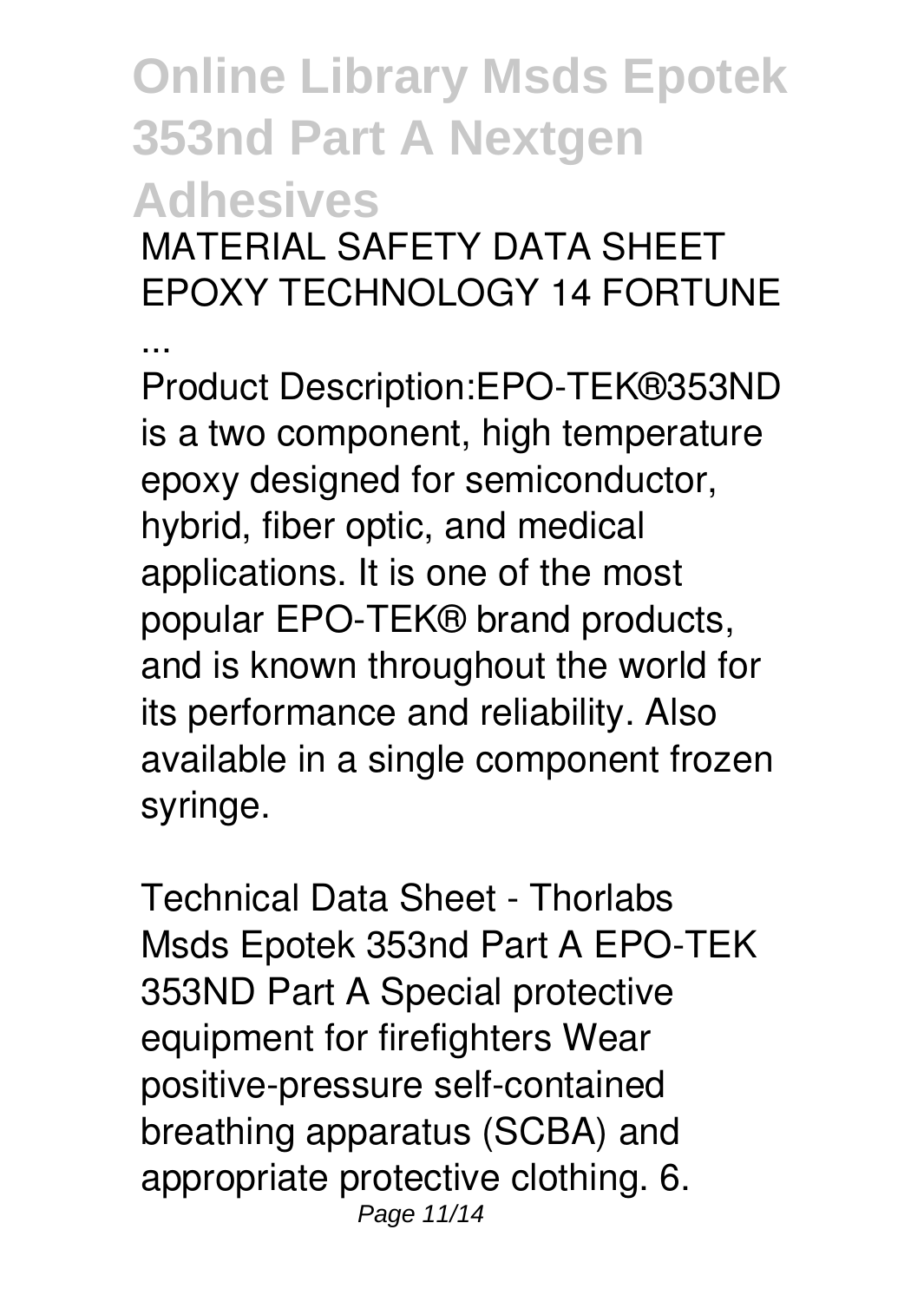**Adhesives** SAFETY DATA SHEET EPO-TEK 353ND Part A EPO-TEK 353ND Part A Handling Avoid spilling, skin and eye contact. Keep away from heat, sparks and open flame.

Msds Epotek 353nd Part A Nextgen Adhesives Epoxy Technology Epo-Tek 353ND-T1 is a 2 Part Part A/Part B Epoxy Smooth thixotropic paste used to Adhere Epo-Tek 353ND-T4 (Epoxy Technology) Epoxy Technology Epo-Tek 353ND-T4 is a 2 Part 2-Part Cure Epoxy Paste used to Adhere Metals, Glass and Ceramics

Epoxy Technology Epo-Tek 353ND-T Bond Epoxy 2 Part Smooth ... PC Products 27776 PC-7 Two-Part Heavy Duty Multipurpose Epoxy Adhesive Paste, 2 oz. in Two Jars, Page 12/14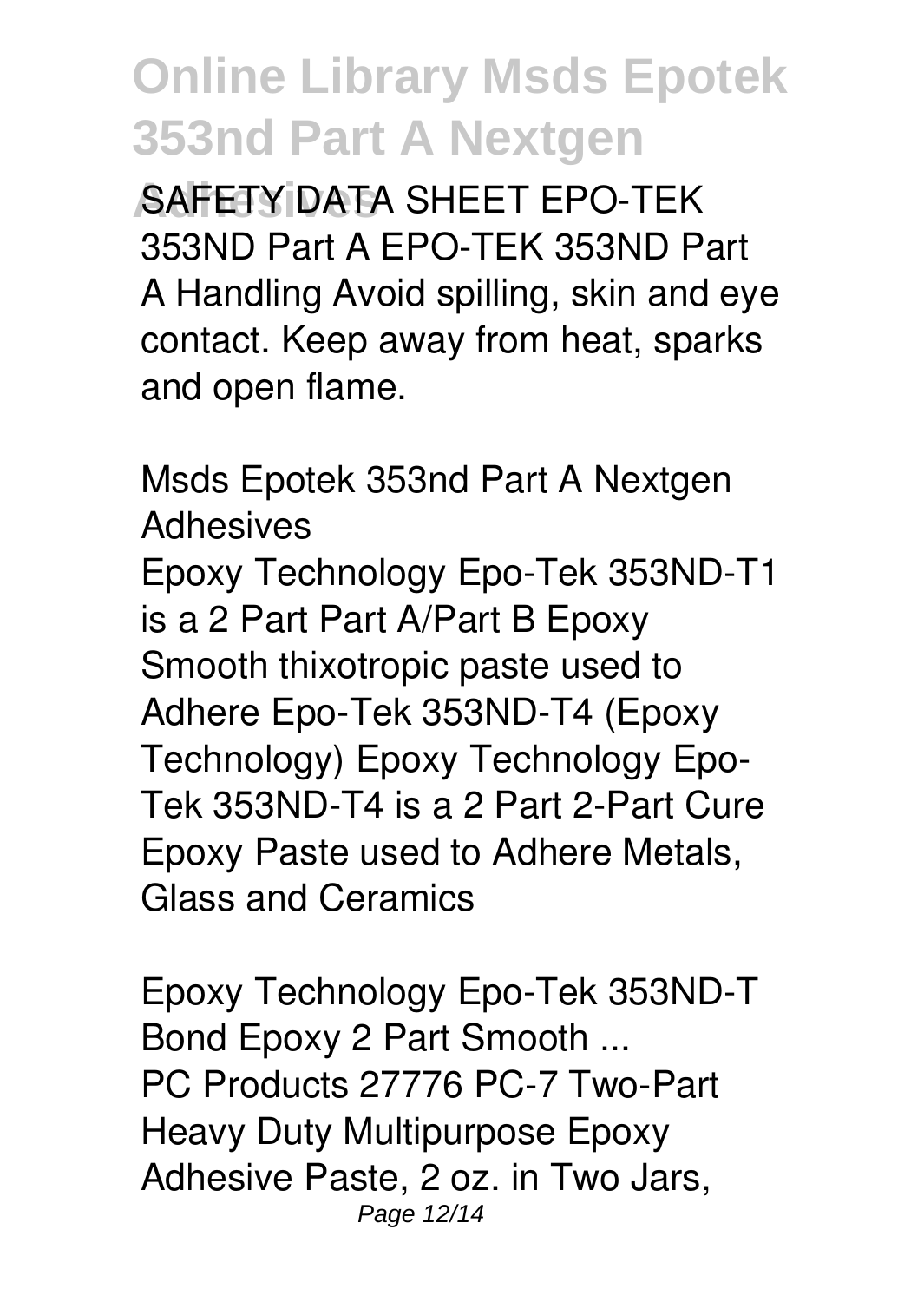**Charcoal Gray 4.6 out of 5 stars 1,379.** \$3.67. J-B Weld 8265S Original Cold-Weld Steel Reinforced Epoxy - 2 oz. ... Epo-Tek 353ND Heat Cure Extended Working Life 2-Part Epoxy 2 Gram Packet Product details. Is Discontinued By Manufacturer : No ...

Epoxy - Epo-Tek 353ND 2G Pack Heat Cure: Amazon.com ... Epoxy Technology Epo-Tek 353ND-T1 is a 2 Part Part A/Part B Epoxy Smooth thixotropic paste used to Adhere Epo-Tek 353ND-T4 (Epoxy Technology) Epoxy Technology Epo-Tek 353ND-T4 is a 2 Part 2-Part Cure Epoxy Paste used to Adhere Metals, Glass and Ceramics